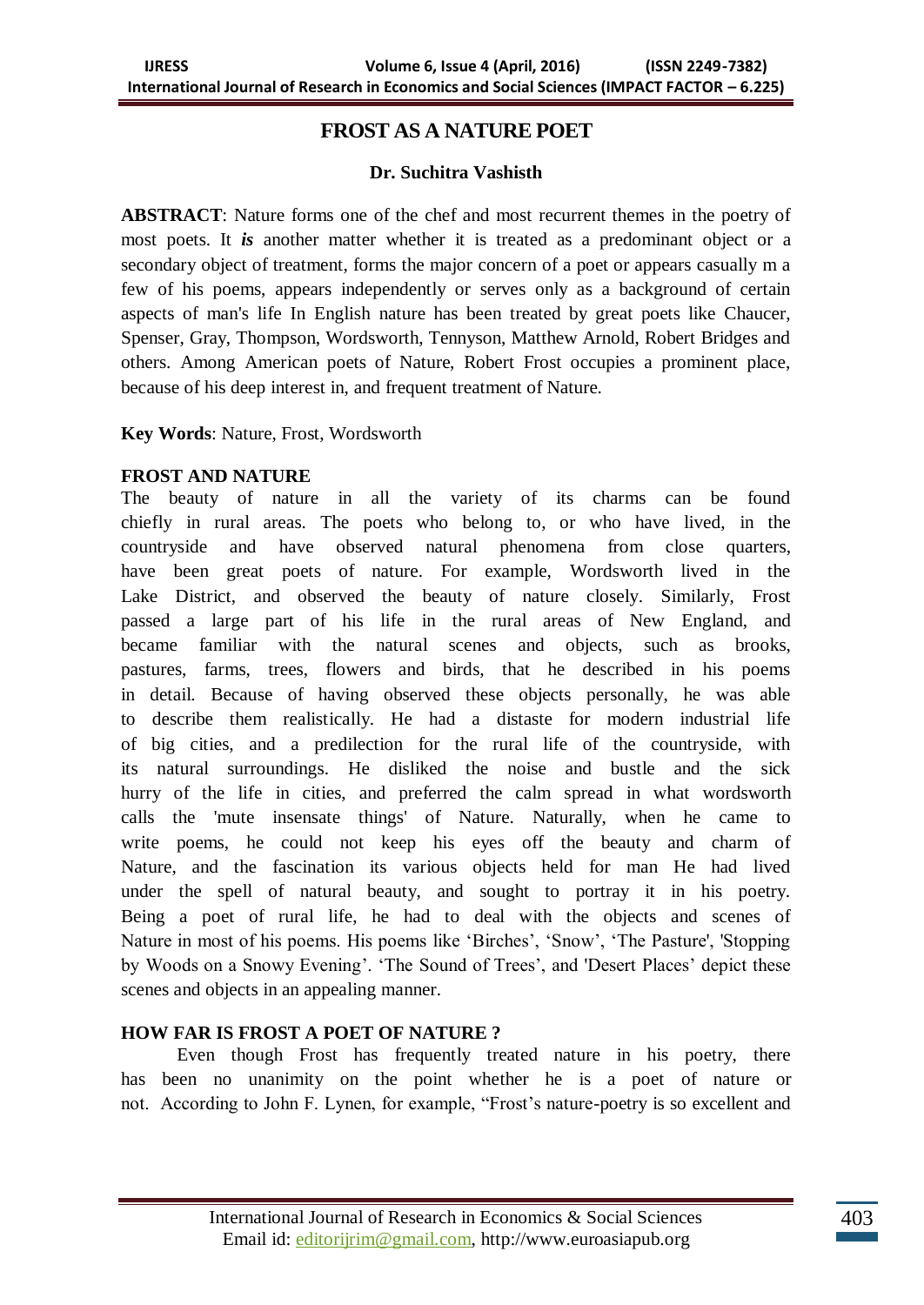so characteristic that is must be given a prominent phase in any account of his art." Robert Langbaum remarks that "In the power to render nature Frost may well be our best nature-poet since Wordsworth".

However, some other critics are of the view that Frost is predominantly a poet of man and humanity or human life, and not of nature. Frost himself once admitted in a television interview: "I'm not a nature-poet. I have only written two poems without a human being in them," meaning thereby that human beings form a more frequently treated theme in his poetry than Nature and its objects. A. Alvarez remarks about Frost: "He is not a naturepoet; his best work has none of that personal interpretative weight. He is a country-poet, whose business is to love with nature rather than through it."

Frost is a pastoral poet, and seems to depict nature in so far as it serves as the backdrop of the rustic life he seeks to portray. The rustic folk, their activities, etc., are always in the foreground, and Nature and its scenes remain in the background in Frost's descriptions. In fact, Frost is not predominantly a poet of Nature, as words worth is, and does not present it for its own sake or in its own right. "His best poetry is," as Marion Montegomery remarks, "concerned with the drama of man in Nature, whereas Wordsworth is generally best when emotionally displaying the panorama of the natural world." It may be said that although Frost does deal with Nature and the countryside, he is not chiefly a poet of Nature.

## **TREATMENT OF NATURE BY FROST**

Frost may not be regarded as a poet ofNature; but his poetry contains accurate, concrete, vivid and realistic descriptions of natural objects and scenes. His descriptive power is remarkable. In this connection, Isidor Schneider admits: "The descriptive power of Frost is to me the most wonderful thing in his poetry. A snowfall, a spring thaw, a bending tree, a valley, mist, a brook, these are bought not to, but into, the experience of the reader. The method is simple and can be analyzed. What he describes is not a spectacle only, but an entire adventure. In "One Singing Strength" we follow him disputing with birds a bit of roadway; in "A Hillside Thaw" we almost see him on his knees trying to feel with his hands the response comes naturally. The three fuses together and the experience comes as a whole to us. It is an effect rare even in the best poetry." Frost portrays natural scenes and objects realistically, and does not give them a tinge of him romantic imagination. He is able to describe everything in an accurate and vivid manner, because he has himself seen it closely and not as a man of the city like Pope. 'Birches', A Hillside Thaw', Out Singing Strength', 'Mending Wall', 'The Grindstones', and "Hyla Brook" are some of his poems abounding in faithful description of nature.

Frost loved Nature and admired its beauty comprising various scenes and objects His descriptions of Nature are realistic; but they often have a symbolic significance, as we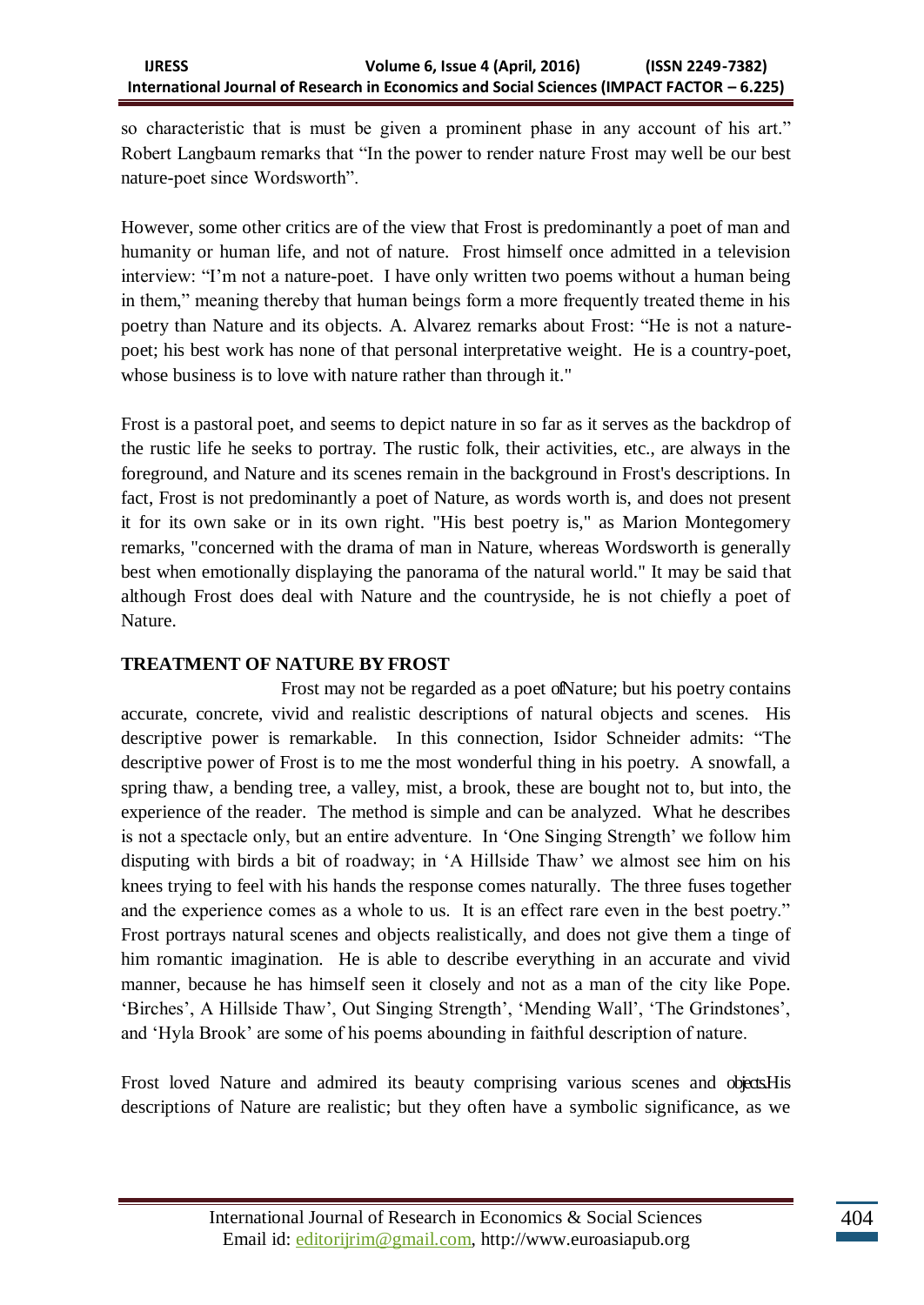find in the case of poems like, 'Birches','Stopping by Woods on a Snowy Evening" and 'Mowing." His sensuous approach to Nature, and not a mystical or spiritual our Unlike Wordsworth, he is not a Nature-mystic; nor is he inclined to feel and prove the presence of some spirit behind various objects of Nature. He deals with Nature as a background for human life or as a thing associated with man's life, but not superseding it. "His poems on natural objects, such as 'Birches", 'Mending Wall" or The Grindstone', are, as. W. H. Auden points out, "always concerned with them not as foci for mystical meditation or starting points for fantasy, but as things with which man acts in the course of the dairy work of gaining a living." Frost is more akin to Keats than to Wordsworth from the viewpoint of a sensuous and non-mystical approach to nature. "For all that nature meant to him he was," observes Willard Thorp, "Never a nature mystic. In his early verse, one feels the joy in the sensuous pleasure which nature has given most modern poets."

## **MAN VERSUS NATURE IN FROSTS POETRY**

Frost writes about nature, but he does not do so without referring to man. His observation of various objects of Nature brings to his mind the similarity between these objects and man. For example, when he observes the behaviour of a group of ants, in 'Departmental,' he seems to be reminded of the departmentalism or red-tapism prevailing in the society of man. Similar is the case with his poems. A Considerable Speck' and The Bear'. Frost does not find the same spirit running through Nature and Man. To him, there is a live of demarcation between the two, and Man seems to stand separated from Nature. Willard Thorp is of the view that "Frost always knew where to find the line which separates Nature from man. When tired of trees he sought again mankind; but if by noon he had too much of men, he could turn on his arm and smell the earth and look into the crater of an ant. In the earlier poems nature and man confront each other across the wall, as the buck and the doe in "Two look at TW face the wondering man and woman, each pair in its own pasture." In fact, what interests Frost is "not definitions but attitudes, not what nature is in itself but how man responds to it in a world be never made"

(George Nitchie).

Frost depicts the animal and vegetable natures in man, but he does not read man's nature into the animal and vegetable worlds, as is the case with Wordsworth. He is, according to John F. Lynen, "a poet who sees man and nature separated by a boundary which is both definite and inalterable." Nature to Frost is only a background for the interplay between human beings, and an arena in which their activities and their interaction continue. Man is more important for Frost than nature and human life more important than natural phenomena.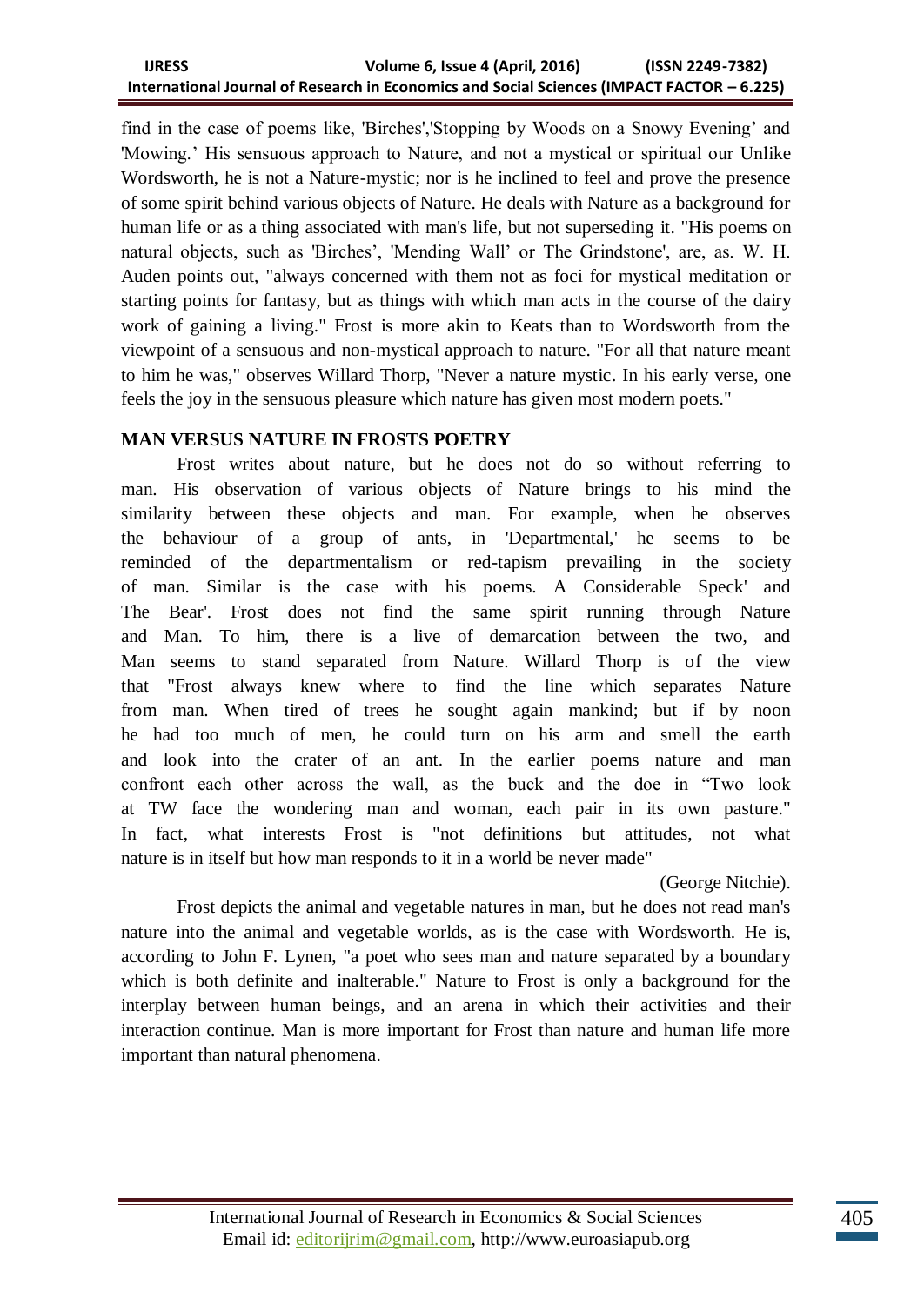## **NATURE, FOR FROST A HOSTILE FORCE**

Unlike Wordsworth who believed nature to be essentially benevolent, Frost regarded it as a malevolent force showing hostility towards Man. In Frost"s view, nature had both good and bad aspects, and it was both beneficial and harmful for man. It may often be benevolent and kind; but very often it is cruel, or at least indifferent, to him. There is no harmony existing between Man and Nature, and nature often works against Man. Man has to exert his power over Nature in order to turn it into something useful for him. As Frost says in his poem 'Design', Nature has no benevolent design for man, as Wordsworth believed. It confronts man with various difficulties, fears and sufferings, and makes him act boldly and courageously to thwart its ill-doings against him. In poems like "The Riders', The Soldier', and The Lost Followers', he shows man acting with courage in the teeth of evil external forces of Nature. Frost often finds nature to be 'red in tooth and claw,. In Two Tramps in Mud-Tune', he shows frost as something lurking in the earth beneath, and abruptly putting forth its 'crystal teeth'. In the poem 'Bereft', he feels as if there were something sinister and evil in the hissing of leaves. The bleak, harsh and malevolent aspects of Nature are thus frequently presented by Frost in several of his poems. He wants to keep aloof from the objects of nature, as is seen when he says in A Minor Bird'

> *"I have wished a bird would fly away, And not sing by my house all day; Have clapped my hands at him from the door When it seemed as if I could bear no more."*

Frost gives charming descriptions of nature, but at the same time, he also points out its evil aspects. "Even in Frost's most cheerful sketches," observes John F Lynen, "there is always a bitter-sweet quality. Admittedly hecan and does enjoy nature. His flowers, trees and animals are all described with affection, yet none of the nature poems is free from the unseen presence of something hostile."

## **FROSTS LOVE OF NATURE AND EARTH**

Despite his awareness and depiction of the uglier and harsher aspects of Nature, Frost seems to have an intense love for her. When the gloom pervading his mood subsides, he feels attracted towards the beauty of Nature and delighted by her manifold charms. For him, as he says in **'Birches',** 'Earth"s the right place for love". He realizes that, as he says  $^{\rm m}$  Our Hold on the Planet',

> *"There is much in nature against us. But we forget; Take nature altogether since time began, including human nature, in peace and war, And it must be a little more in favour of man."*

Frost's bird poems like 'A Minor Bird', 'The Oven Bird' and 'Looking for a Sunset Bird in Winter', present his sympathetic understanding of andlove for the birds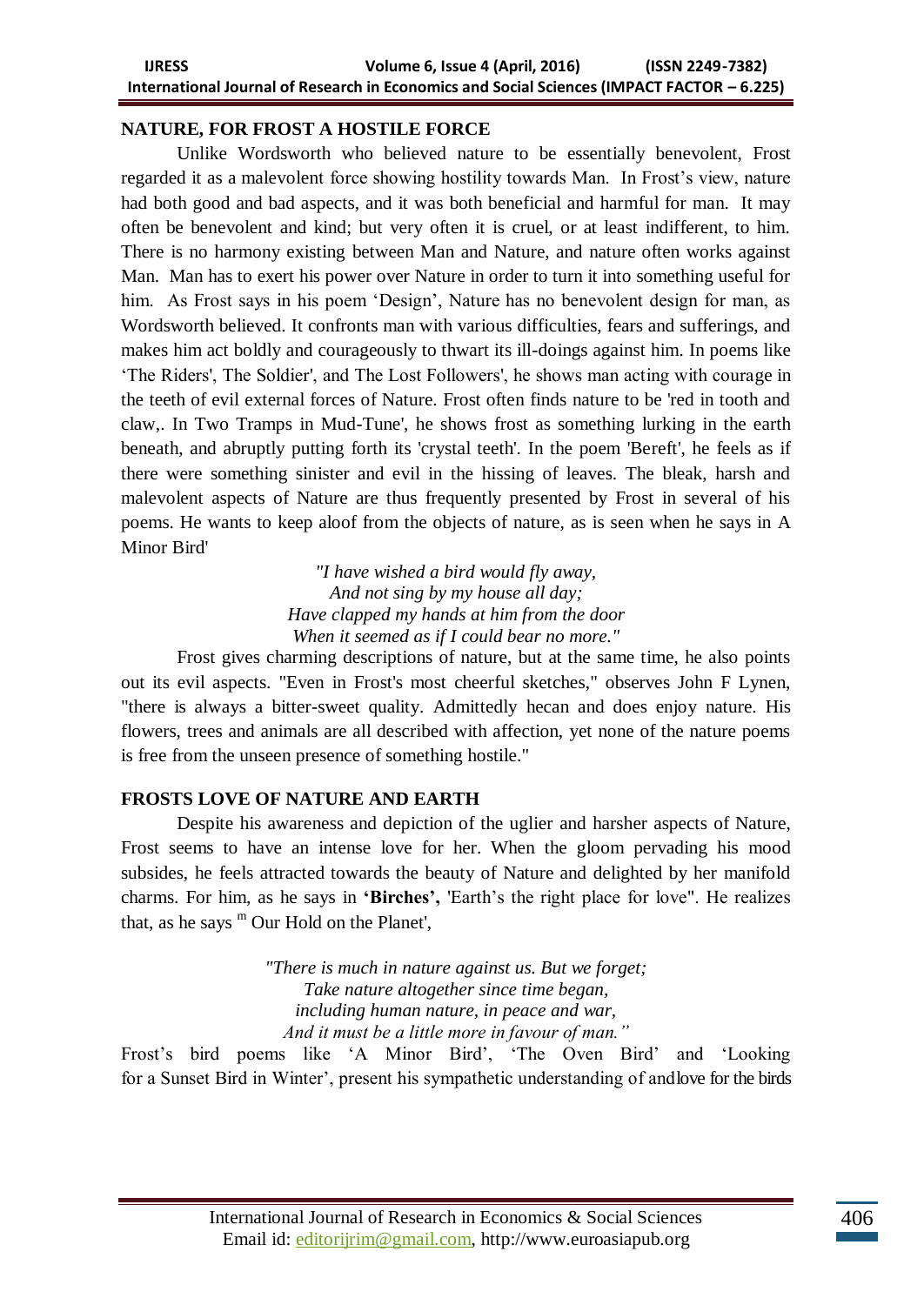described by him. At one place he writes: "Lord I have loved your sky." In The Sound of Trees", he says-

> *"I wonder about the trees. Why do we wish to hear forever the noise of these More than another noise So close to our dwelling place?"*

Frost thus seems to be a lover of nature and of its various objects, like brooks, trees, flowers, birds, etc. This love is revealed in his minute and repeated descriptions of these objects.

## **MORAL LESSON DRAWN FROM COMMON OCCURRENCES IN NATURE**

Frost describes the most common scenes and occurrences of nature in the simplest possible manner. For example, he describes the lovely woods (in 'Stopping by Woods on a Snowy Evening\*) or the falling of a few pieces of snow-flakes on his head (in 'Dust of Snow'), or the singing of a bird (in 'Oven Bird'), and conveys a moral based on them. In 'Dust of Snow', his gloomy and depressed mood is shown being lightened by the failing of a few flakes of snow on his head, with the implication that the commonest object of Nature can give Man joy, and relieve his gloom; he writes—

> *"The way a crow Shook down on me The dust of snow From a hemlock tree Has given my heart A change of mood And saved some part Of a day I had rued."*

The sound of the scythe in 'Mowing' conveys the moral that "fact is the sweetest dream that labour knows." The absorption in the beauty of the dark, lovely woods in 'Stopping by Woods on a Snowy Evening reminds him of his obligations, and refrains him from sleeping or taking rest. In 'Oven Bird', Frost exhorts us not to be worried by the change of seasons, and to try to know 'what to make of a diminished thing'.

However, despite his habit of frequently conveying a moral, Frost should not be regarded as a didactic poet. It does not openly philosophise or moralize about Nature. As Lewis Leary remarks, "He is a serious moralist as will as a serious artist. But his peculiar intimacy with nature prevents him from being openly didactic. He teaches like nature m Parables: sometimes merely presenting a picture, a mood, a narrative, and leaving you to draw your own conclusions, never permitting himself more than the tender humorous sort of comment."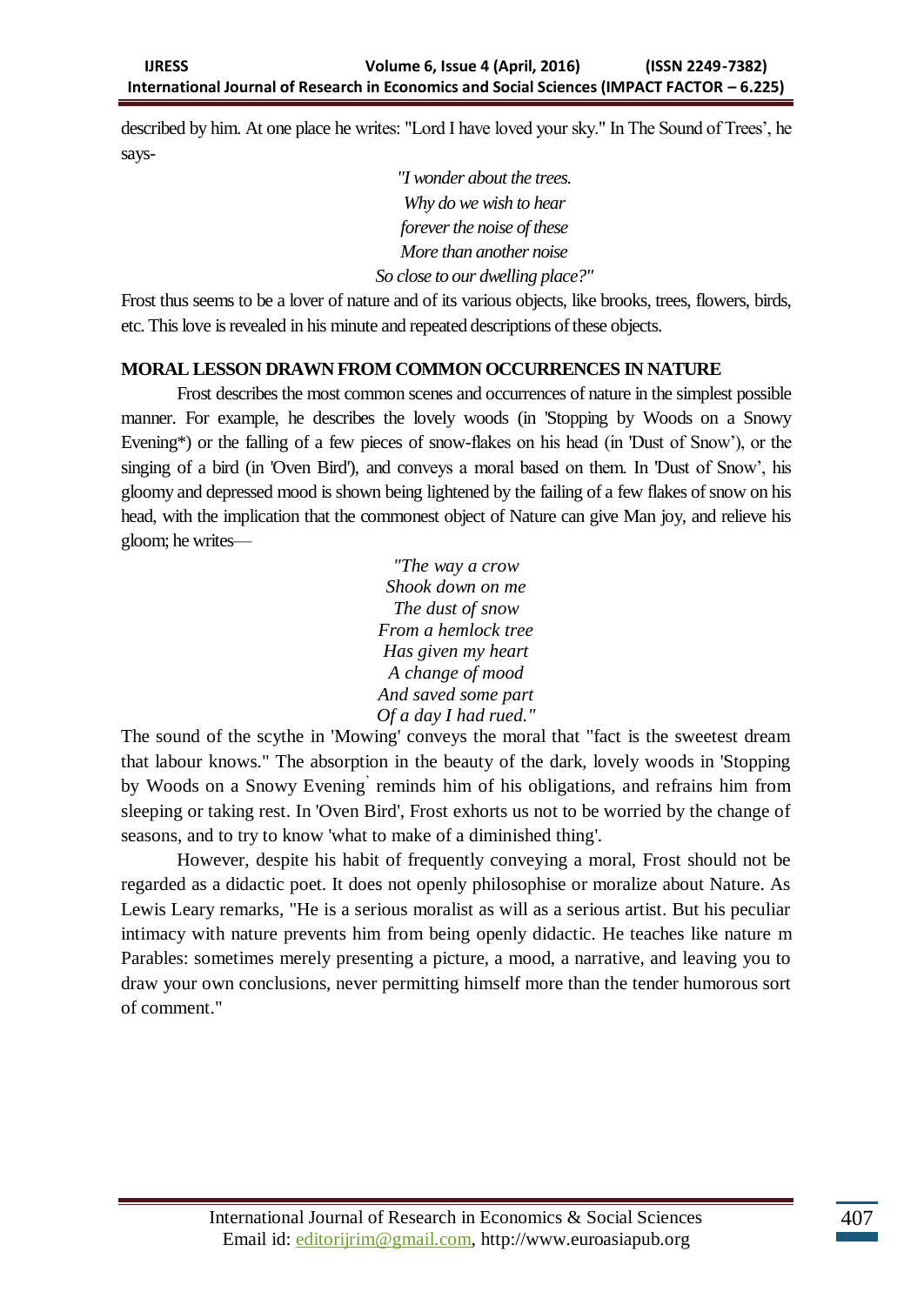#### **CONCLUSION:**

Frost may, to some extent, be regarded as a poet of Nature. Nature forms a prominent and recurrent theme in his poetry. He describes various objects and scenes of Nature, especially those of the New England countryside, realistically. He seems to be interested in portraying the commonest objects, like the meanest flower that blows.' He also occasionally draws some moral from objects of Nature. But he is not a didactic poet. He is not a nature-mystic, or a delineator of the spiritual aspects of Nature. A painter of Nature in all her moods and forms, be treats man and human life as more important than her manifold charms.

#### **References:**

- **1.** [https://englishliterature123.blogspot.com](https://englishliterature123.blogspot.com/)
- **2.** <https://www.nature.com/aricle/456326a>
- **3[.](https://www.huffpost.com/)** [https://www.huffpost.com](https://www.huffpost.com/)